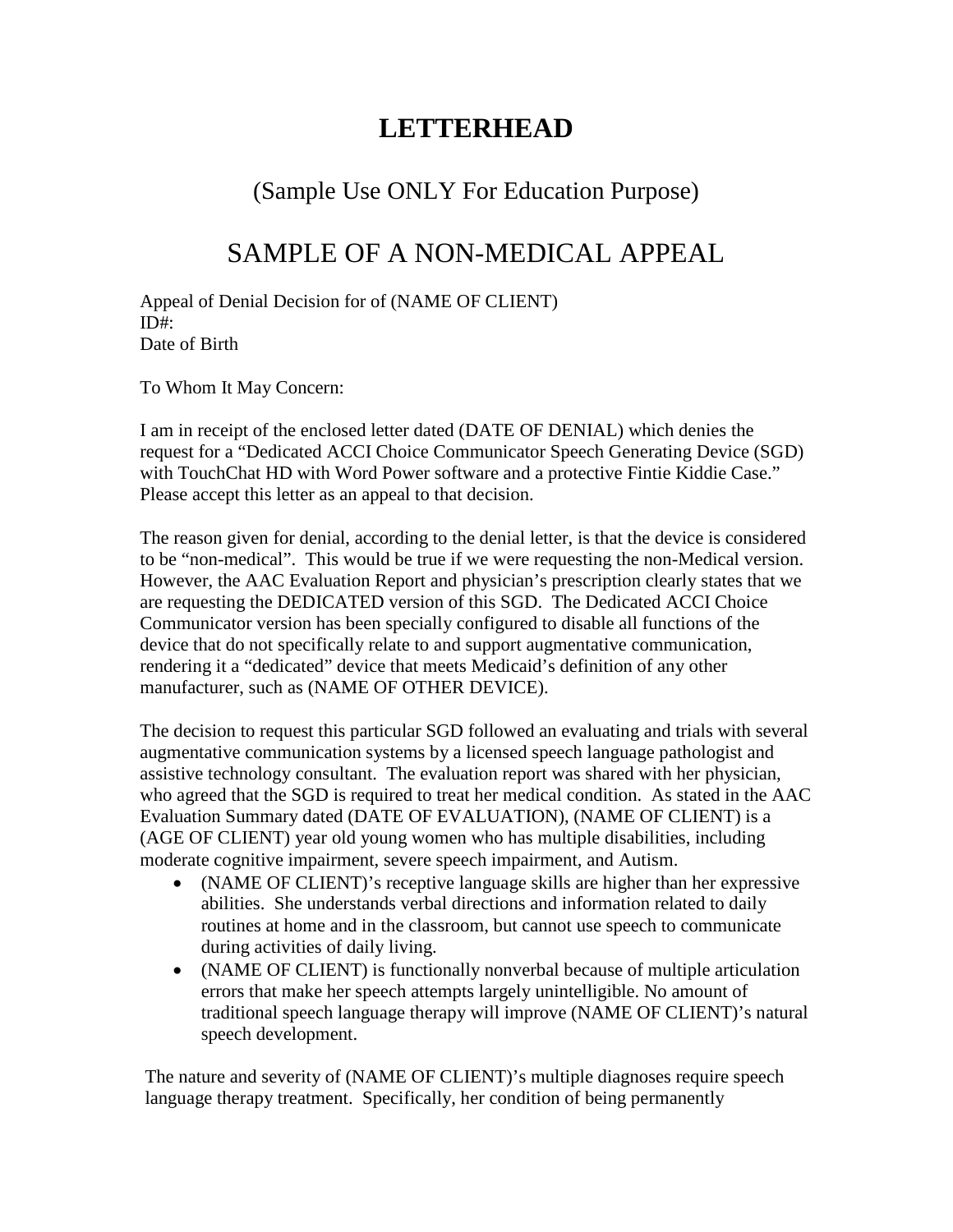non-speaking requires the use of a speech generating device, a recognized form of speech language treatment for individuals with severe communication impairment when they are unable to meet daily communication needs using natural communication methods. No other form of speech language therapy treatment will enable (NAME OF CLIENT) to meet daily communication needs; this is proof of medical necessity. SGDs fit the definition of Durable Medical Equipment and Prosthetic Device, because SGDs, including the Dedicated ACCI Choice Communicator version, replace a function (speech) that is permanently inoperative.

Trials with multiple SGDs and non-tech AAC systems proved that (NAME OF CLIENT) communicates most effectively with symbol-based, dynamic display device that provide voice-output. Features of the Dedicated ACCI Choice Communicator version, with TouchChat HD with Word Power software, matches (NAME OF CLIENT)'s needs:

- Screens can be adjusted from 2-25 cells allowing for flexible programming
- Screens are backlit easy to see in a variety of environments
- Cells can be color-coded for easier visual access
- Built-in camera needed for personalizing vocabulary with photographs of familiar people, places, and items
- Built-in realistic symbol set needed for visual representation of colors, verbs, and other vocabulary because (NAME OF CLIENT) cannot read
- Dynamic display, providing access to many messages, and allowing (NAME OF CLIENT) to be independent in getting to her vocabulary selections
- Voice output needed to self-monitor her selections and to communicate with adults and peers who are not in close proximity
- Protective case with an easel stand and handle needed to protect the device during use and transport, and to position the device for optimal visual and physical access

While other dedicated SGD have similar features, the following features in this combination are unique to the Dedicated ACCI Choice Communicator version, and cannot be found in this combination on SGDs from other manufacturers:

- Larger touch screen needed for visual and physical access
- Slim, lightweight needed for ease of portability
- Soft foam case with both easel and stand. This is the major advantage of the Dedicated ACCI Choice Communicator version, over a (NAME OF OTHER DEVICE) or (NAME OF OTHER DEVICE); the case, handle, and easel are far more durable on the Dedicated ACCI Choice Communicator version, reducing the chance of breakage.

Based on this clarifying information, I am respectfully asking you to reconsider your previous decision and the coverage of the Dedicated ACCI Choice Communicator version, with TouchChat HD with Word Power software and the protective Fintie Kiddie case for (NAME OF CLIENT). Should a Fair Hearing be required for this reconsideration, I would prefer a hearing by phone, but will appear in person, if that is requested by you agency.